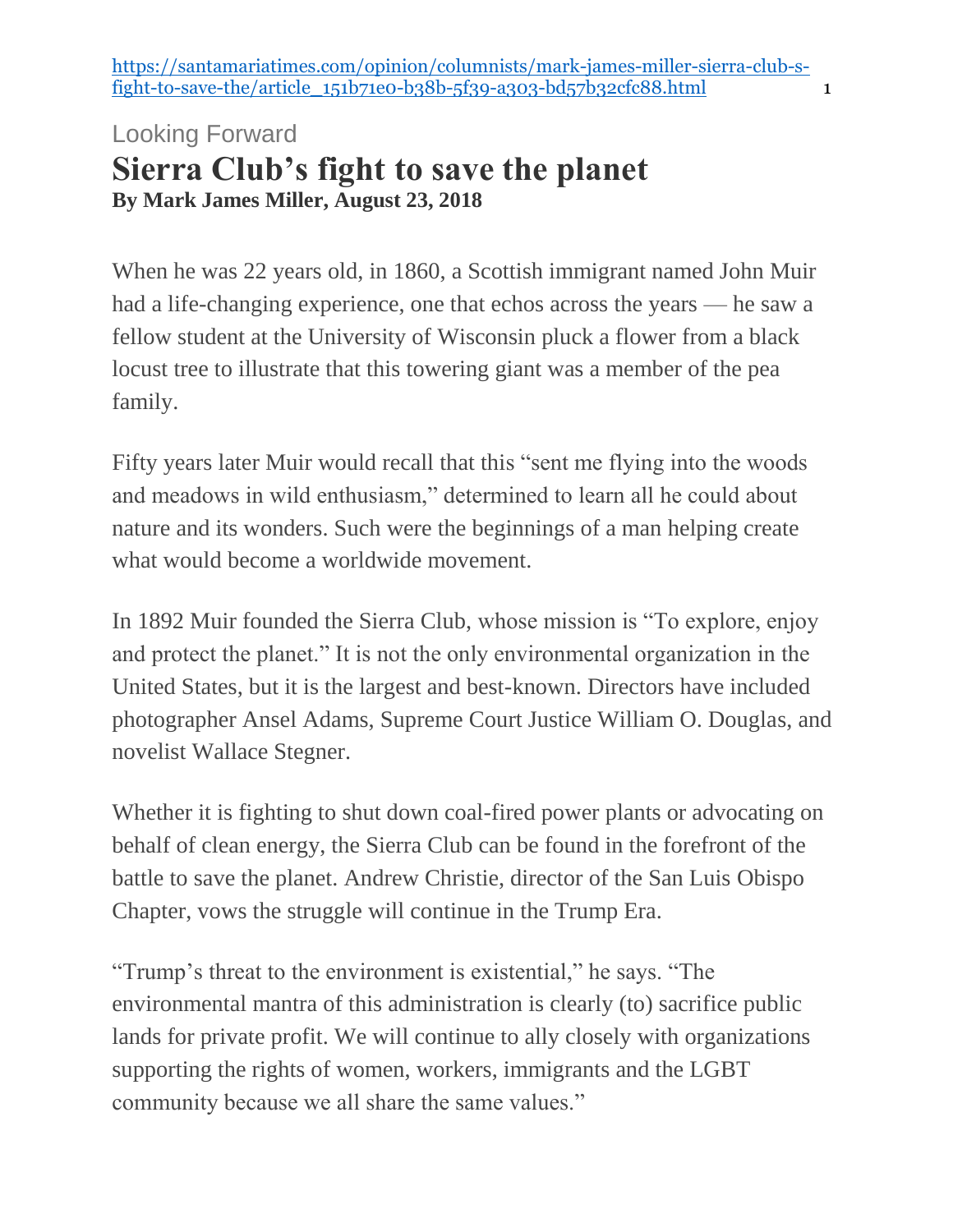[https://santamariatimes.com/opinion/columnists/mark-james-miller-sierra-club-s](https://santamariatimes.com/opinion/columnists/mark-james-miller-sierra-club-s-fight-to-save-the/article_151b71e0-b38b-5f39-a303-bd57b32cfc88.html)[fight-to-save-the/article\\_151b71e0-b38b-5f39-a303-bd57b32cfc88.html](https://santamariatimes.com/opinion/columnists/mark-james-miller-sierra-club-s-fight-to-save-the/article_151b71e0-b38b-5f39-a303-bd57b32cfc88.html) 2

Christie said grassroots organizing is the best way to make change happen. It was through local efforts that the Sierra Club stopped 184 coal-fired plants from being built during the George W. Bush administration, and it is through local efforts they intend to keep pushing to replace dirty fuels like coal with clean energy.

The latter is an area where the Sierra Club has been especially successful. Last December, Goleta joined the growing list of cities that have committed to achieving 100-percent clean energy by 2030.

"It was the first day of the Thomas fire," Katie Davis, chair of the Santa Barbara Chapter, recalls. "You could smell the smoke in the room."

The inferno raging nearby added emphasis to the need for switching to renewable energy and the reality of climate change.

But Goleta is far from the only one.

"Now the count is 77 cities and continues to grow," says Davis. Cities as diverse as Abita Springs, La., Amherst, Mass., Denver, Co., and Menlo Park, Ca., have all made the same commitment. Nine counties and the state of Hawaii have also committed to going to green energy by a specific date. In California, legislation that would set a goal of 100-percent renewable energy is under consideration in Sacramento.

But some people see the Sierra Club negatively, believing — wrongly — that environmentalism threatens their livelihoods.

"Sierra Club — Go Hike To Hell" was the message on a bumper sticker I saw recently. The driver said the Sierra Club threatened his work in the building trades. The truth contradicts this.